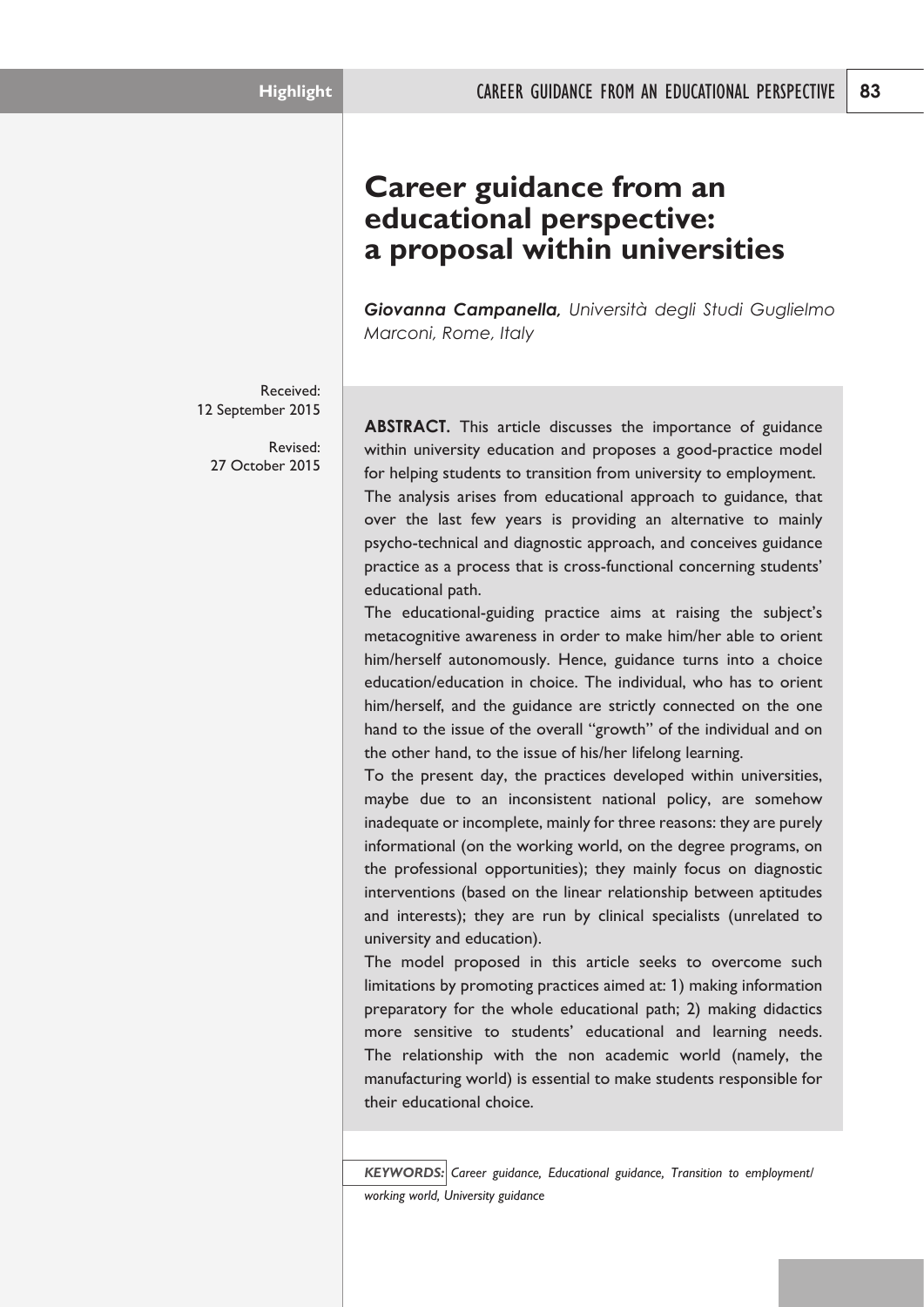#### **Career guidance from a historical perspective**

The current debate on the development of career guidance is the field of Industrial and Organizational psychology and the development of a careful and proactive reflection about the effectiveness of career guidance services in educational contexts, like schools and universities, and about operators' training, is due to researchers that belong to I-O psychology (Soresi, 2000; Nota 1999; Petruccelli, 2005).The lack of a dialogue with typically sociological disciplines (like sociology of education and work) represents serious limitations of the reference literature and the absence of integration does not allow facing the debate from an interdisciplinary point of view.A historical survey on the way reflections on career guidance have developed seems to be right and proper in order to provide the topic with a practical framework and to understand interpretative aspects within university contexts. On the one hand, the guidance practice tries to meet the needs of the individual and on the other hand, the ones of the economic system. Its action requires tools, which firstly encourage young people to choose a job consistent with their personal skills and secondly ensure an increasing production (Viglietti, 1981; Di Nubila, 1990) Thus, the first phase of the history of guidance as a professional practice is called aptitude-diagnostics (1910-1930): the attempt to put "the right person in the right place", namely to find a kind of coincidence between individual attitudes and jobrequirements, is based on a rigid human model that consists of behavioral characteristics and of a certain "quantity" of cognitive and behavioral fixed skills,that are quantifiable and measurable.At the same time, such a theoretical model gives the world comforting connotations of stability, familiarity and predictability. In the late 1930s of the last century, the guidance phase called affectivecharacterological (1930-1950) undermines the previous model, starting from the results from some research on job performance: they show that in case of two people displaying the same aptitude for a certain job, the higher the interest, the better the performance. Therefore, the concept of personal interest begins to assume importance within the process of school-job choice and gradually replaces the concept of aptitude; the focus change results in new attention to motivational and affective aspects of the individual. Therefore, a new psychological approach to career guidance starts developing and more attention is paid to the characteristics of the individual who is looking for a job (Viglietti, 1981). Despite the significant change in terms of theoretical perspective, the two phases of the historical evolution of the concept of career guidance considered so far, are based on: 1) a common idea of an individual that is basically immutable, consisting of fixed aptitudes, interests or personality traits, that, through the use of tests, can be detected and used to figure out the most suitable job or profession for the individual; 2) a common idea that the individual, or a part of his/ hers, is subject matter of the guidance process; 3) a common guidance aimed at matching individuals and jobs at a specific moment in life, the moment of choice. Since the 1950s, as a consequence of the psychoanalytic theories, the concept of work as a source of satisfaction of human needs starts developing, resulting in the transition to a clinical-diagnostic approach (1945-1960): in this phase, what is more relevant is the choice of a job that could better satisfy the essential needs of the individual that will carry it out.The professional profile of the guidance counselor is mainly affected by the figure of the clinical psychologist. Living conditions and socially shared ideas becomes less relevant, while the motivational aspect turns becomes the core of job search. In this regard, Padre Gemelli, the founding father and director of the first psychophysiology laboratory for the selection of the army, argued that "what to take into account are inclinations,not interests.Inclinations express the essential needs of human personality, and no professional success is achieved unless job and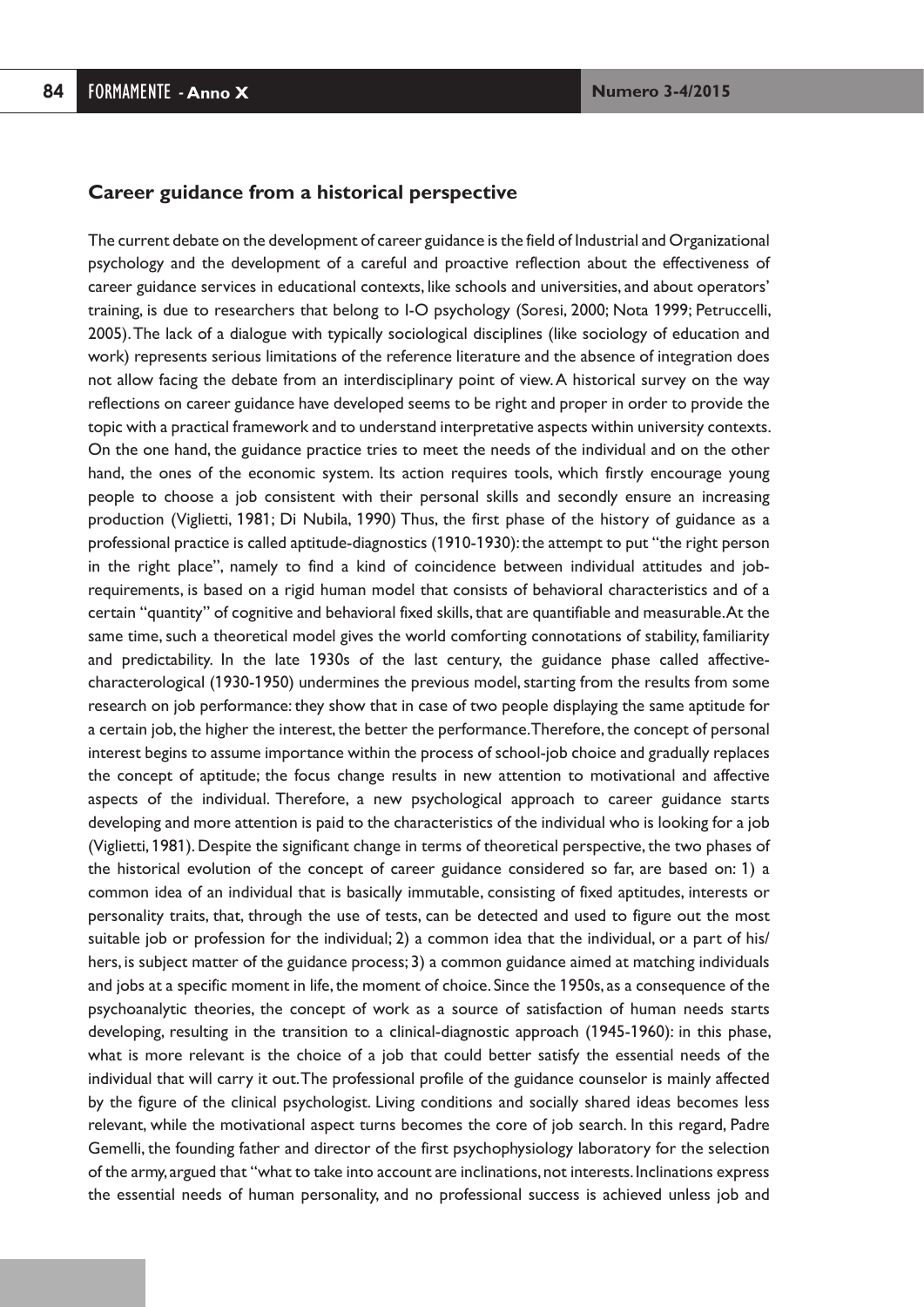inclinations match"(Pombeni, 1990 p. 9). Until the 1950s, as we can guess, career guidance theories were mainly based on psychologistic models while career guidance practice was a matter solely for psychologists: this course attracts criticism primarily from sociology (Pombeni, 1990), about little consideration psychologists give to the environment as a factor conditioning the individuals in building their professional interests. According to sociology, basically economic factors and social environment influence people and their attitudes. From a sociological perspective, career guidance practice would be as an attempt to rationalize the relationship between supply and demand. In the 1960s, some of those we have considered in terms of limits of previous approaches are overtaken: the personal-maturational phase (1955-1980) turns into an idea of dynamic career guidance where the individual is at the center of the guidance process. It begins to outline the possibility that individuals are able to determine their own social and professional integration, so the guidance practice increasingly resembles a self-orientation process:individuals are involved in the construction of their own work experience by interacting dynamically with an ever more complex reality.At this stage,some fundamental assumptions that nowadays still drive career guidance interventions, can be identified:1) the development is a continuing process that accompanies the whole life of an individual, from dependence to autonomy; 2) it is possible to identify specific stages in the progress of certain developmental goals; 3) development results in an increase in the individual overall maturity/growth; 4) transition is a condition of psychological and social reorganization that individuals face to tackle critical events (Super,1969;1953).Thus,the main purpose of career guidance is to promote individual awareness of job career and to facilitate choice processes in times of transition. Career guidance turns into an education for choice: the center of the process is the individual who need guiding and the career guidance action is closely correlated to the issue of the global emancipation of the person and to his/her permanent education.According to the last perspective,the goal that career guidance should pursue, becomes twofold: on the one hand, the personal growth of the individual, with respect to his/her autonomy; on the other hand, the individual's integration into the social (and professional) and therefore to its changes.The individual becomes active with respect to the search of his/her own path as evidence of his/her specific need of self-appraisal. Since the early 1980s and beyond, the myths of the psycho-aptitude approach, a meaningful renewal of the conceptual framework has conceived career guidance as a recursive process and as a set of focused professional activities. It has fostered interventions aimed at promoting choices that fit personal aptitudes, social interest and job outlook. Over the same period, career guidance has turned into a tool of active employment policy and a comprehensive reflection on the different users, functions, structures and participants. Thus, career guidance has become an essential part of the educational process, a «permanent educational mode to promote individuals' advancement according to their professional choice and to an appropriate integration into social life», a unitary process that becomes part of the educational context (family, school and society), as a mode of continuing education supporting selfenhancement (awareness of one's own current status and future potentials), depending on job satisfaction (individual and social), on the promotional development of the individual (in terms of enhancement of his/her professionalism) and on social harmony (balance between labor supply and demand), in a context of dynamic adaptation to the changing social and professional reality (Viglietti, 1989).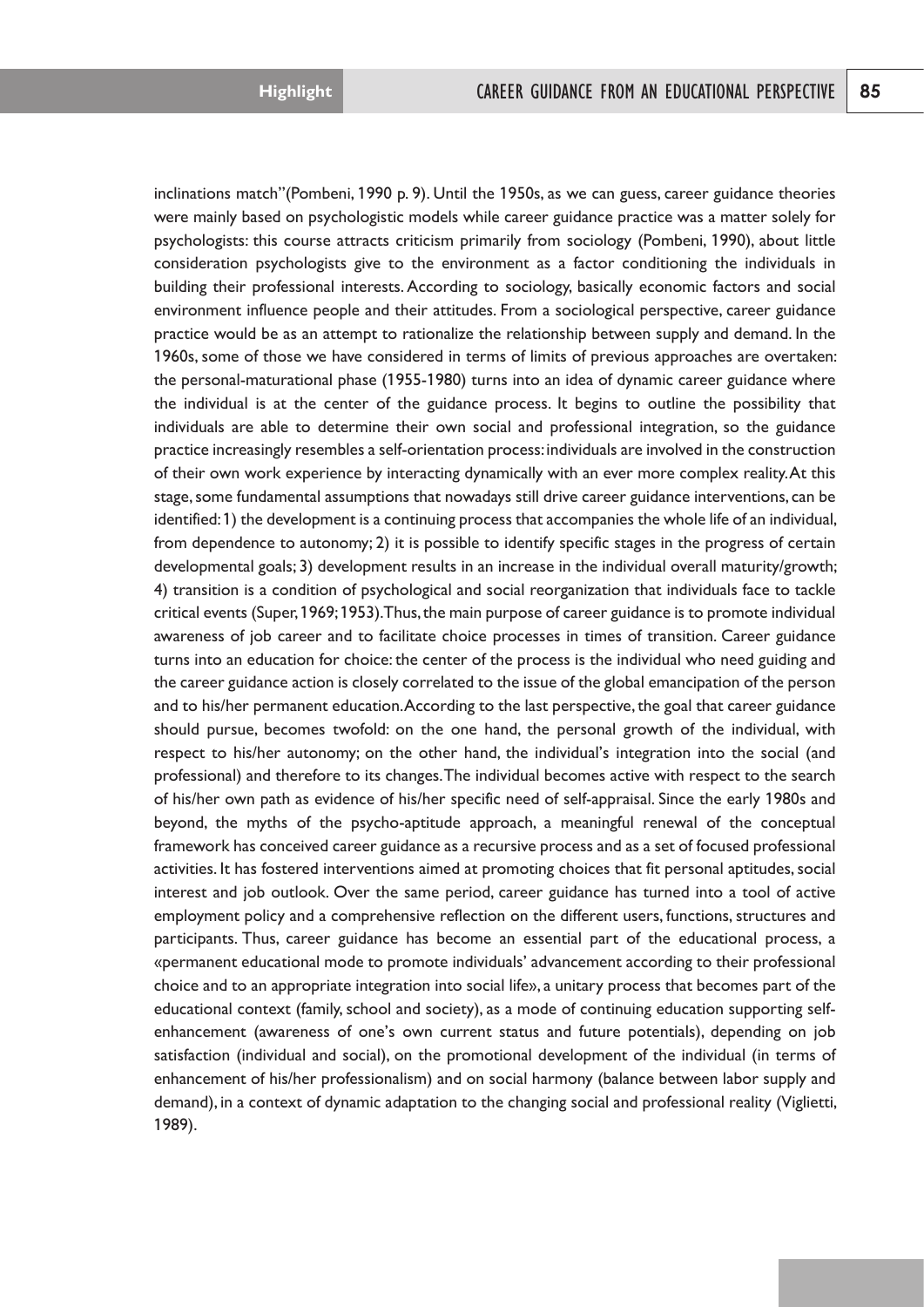#### **Career guidance as a learning process**

The new scenario described in the previous historical considerations, results in career guidance being considered from a "globalist" and multidisciplinary approach that takes into account the individual as a whole and socio-cultural and environmental factors which influence individuals (Amoretti, Rania, 2005; Grimaldi, 2002; 2003; 2003b) . Career guidance endorses a strictly didactic perspective connected to processes of formal and informal education.As a matter of fact, only a new definition of education can fit the new considerations on career guidance.

So, if learning at school is implemented mainly through formal knowledge and resources provided by each branch of knowledge (through effective strategies to design and implement the educational relationship - what and how), according to the new approach of active guidance, teaching should focus on some declarative and procedural knowledge. Job-oriented knowledge as well as logical and methodological procedures, are fundamental to intentionally support acquisition of cognitive and methodological skills, together with metacognitive and personal/social competences.

The goal is to allow students to properly process the information and proceed in a sensible manner, to better understand themselves and become aware of their skills,to perceive their competence and control their own attitude and learning, but also to draw upon abstract thought to mentally project forward and identify the path most suitable for them to consider and start planning (Amoretti, Rania, 2005; Isfol, 2003; 2003 b; 2003 c).

This involves the choice of teaching methods that are adequate for the class (teaching strategies and techniques/personalized learning) and of appropriate tools to support the learning process (design of experiments/activities/learning exercises) since didactics, in order to provide real guidance, should firstly promote effective learning in order to cross branches of knowledge and acquire from them resources useful for life and for making comparisons between their characteristics and the individual's interests and attitudes.Students should be actively involved in an endless dialectic process between processes of self-observation, self-direction and self-assessment. The most relevant novelty of metacognitive approach relies,on the one hand on its attempt to have processes of self-regulation "come out", by making them explicit in their performance and with respect to their function, and on the other hand, on teaching students more active and effective methods to monitor their cognitive processes.This might mean making students aware of what happens when they learn and of the reasons why it happens: metacognitive approach tends to develop the ability to directly "manage" one's cognitive processes, by directing them actively according to one's personal assessments and operational instructions.As a matter of fact, the learning process per se is constructive and means re-elaborating and connecting each new piece of information to the pre-existing ones which, in turn, are rearranged according to each new content.

#### **Turning career guidance into practice: Italian universities**

How has Italian university responded to the new challenges of educational guidance? Italian universities follow a threefold guidance activity that reproduces the three main stages of students' path: entry, progress and exit. Before enrolling, students get in contact with universities through informative material, the internet, initiatives and meetings – both at university and at school – aimed at making students' choice informed. Regarding the entry guidance, university provides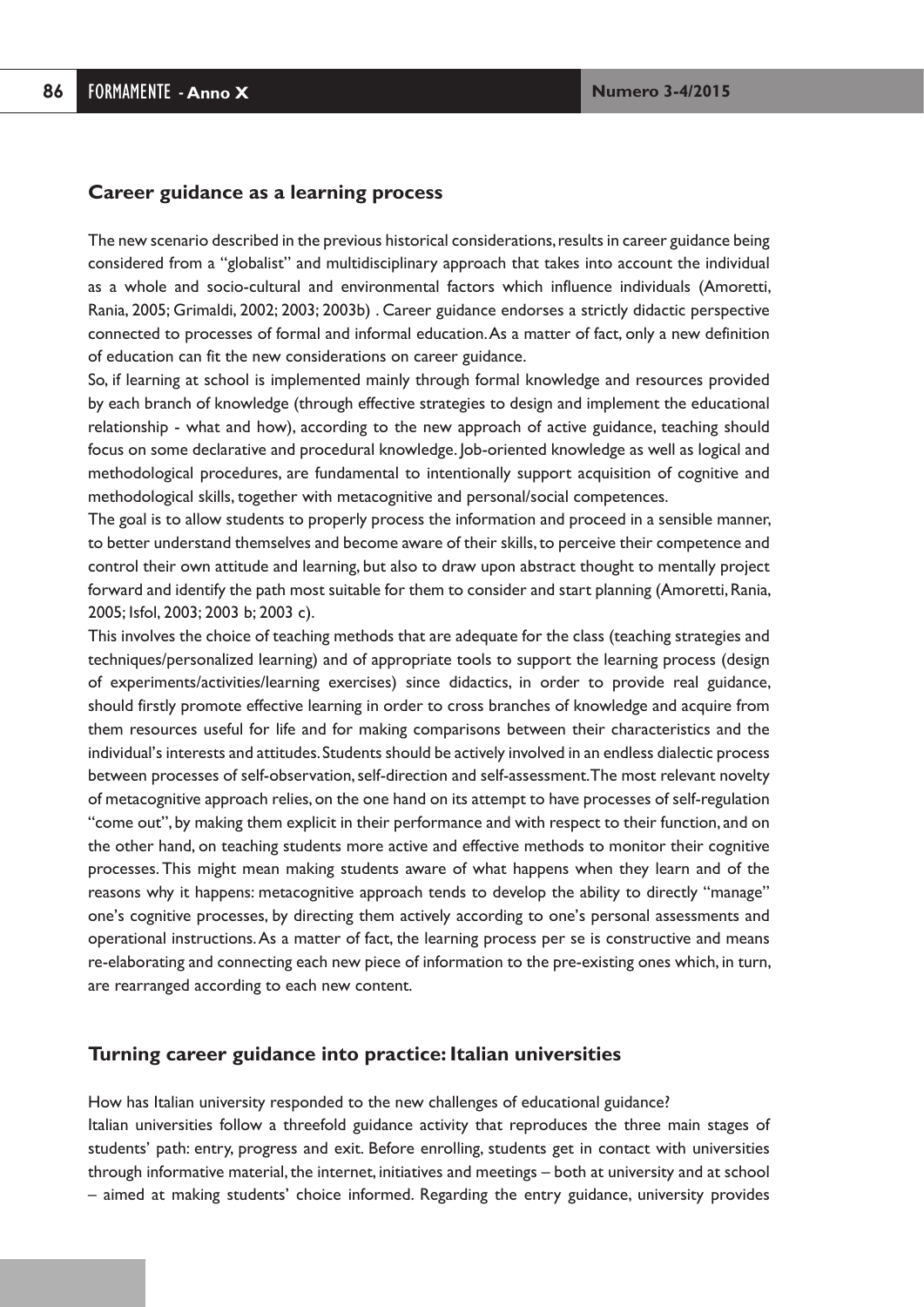information and advice about the choice, not only about educational and didactic opportunities, but also in terms of services offered to students.

About progress guidance, namely at university, universities provide tutoring guidance activities, firstly to bridge the distance between entry knowledge and standards required by the studies, secondly to facilitate course attendance and enhance learning, with the ultimate goal of reducing dispersion and failure.This service allows students to organize their university studies better, among other things, by facilitating the completion of the curriculum, solving some bureaucratic difficulties and helping students, especially in case of freshmen, not feel out of place in the corridors of the university. In addition, rules, as well, identify precise ways to support students by providing them with assistance throughout their studies. For this purpose, art. 13, par. 2 and 3, law no. 341/90 on university system underlines that: "Tutoring aims at guiding and supporting students throughout their study, at making them actively involved in the training process, at removing obstacles that prevent them from successful attendance, in particular through initiatives coherent with the needs and attitudes of individual students.Tutoring services cooperate with organizations supporting the right to study and with representatives of students, giving their contribution to the overall needs of students' cultural education and broader participation in university activities." Actually, these practices focus on a merely informative path of entry and progress assistance.

As far as follow up guidance concerns,support to transition to work can be provided through expert advice about designing professional projects and starting internship and placement experiences. It is pretty frequent that such activities provide students with support even after school, accompanying them as recent graduates, in finding an appropriate job.

Career guidance, commonly called Placement, is relatively recent as a practice in Italian universities, as until the last few years, they aimed at training students in view of the degree, but not in view of the next job search phase. The Treu law (1997) and the labor reform (the Biagi Law<sup>1</sup> introduced in Italy in 2003), are clear signs of change within universities.Along with other public and private participants, universities mediate labor supply and demand.

Placement from Italian universities responds to different needs. Some of them have an historical explanation for the development of Career Guidance (section I) – connected to the transformation of the world of work – some other refer to broader processes of change.

On the one hand, the transition from a public welfare system to a welfare society, that is to a society that takes care of its citizens, gives people a wider range of choice and service providers increase in the spirit of subsidiarity; on the other hand, the belief that training, information and ongoing dialogue between universities and the production system can be a valuable contribution to new possibilities. Despite guidance and placement offices are now pretty common in Italian universities and their initiatives are worthy and evolved in university-to-work transition (Adapt, 2011; Garofani, Spattini, 2001), it seems that few steps have been taken to adopt the educational guidance approach that has been previously outlined.

Several empirical studies and monitoring reports on university placement services (ISFOL, 2003; ADAPT,  $2014$ <sup>2</sup> show that tools and services for students are not homogeneous and that several

<sup>1</sup> By law 197/1997 (the so-called TREU Package), Italy favors European guidelines on employment (EES - European Employment Strategy). Universities become active participants in the labor market, institutions to activate training and guidance courses and work-related programmes. The reform of the labor market introduced in 2003 by the Biagi Law (L 30/03) completes the picture of university intermediation.

<sup>2</sup> Empirical investigations on career guidance and placement officies in Italian Universities have consisted in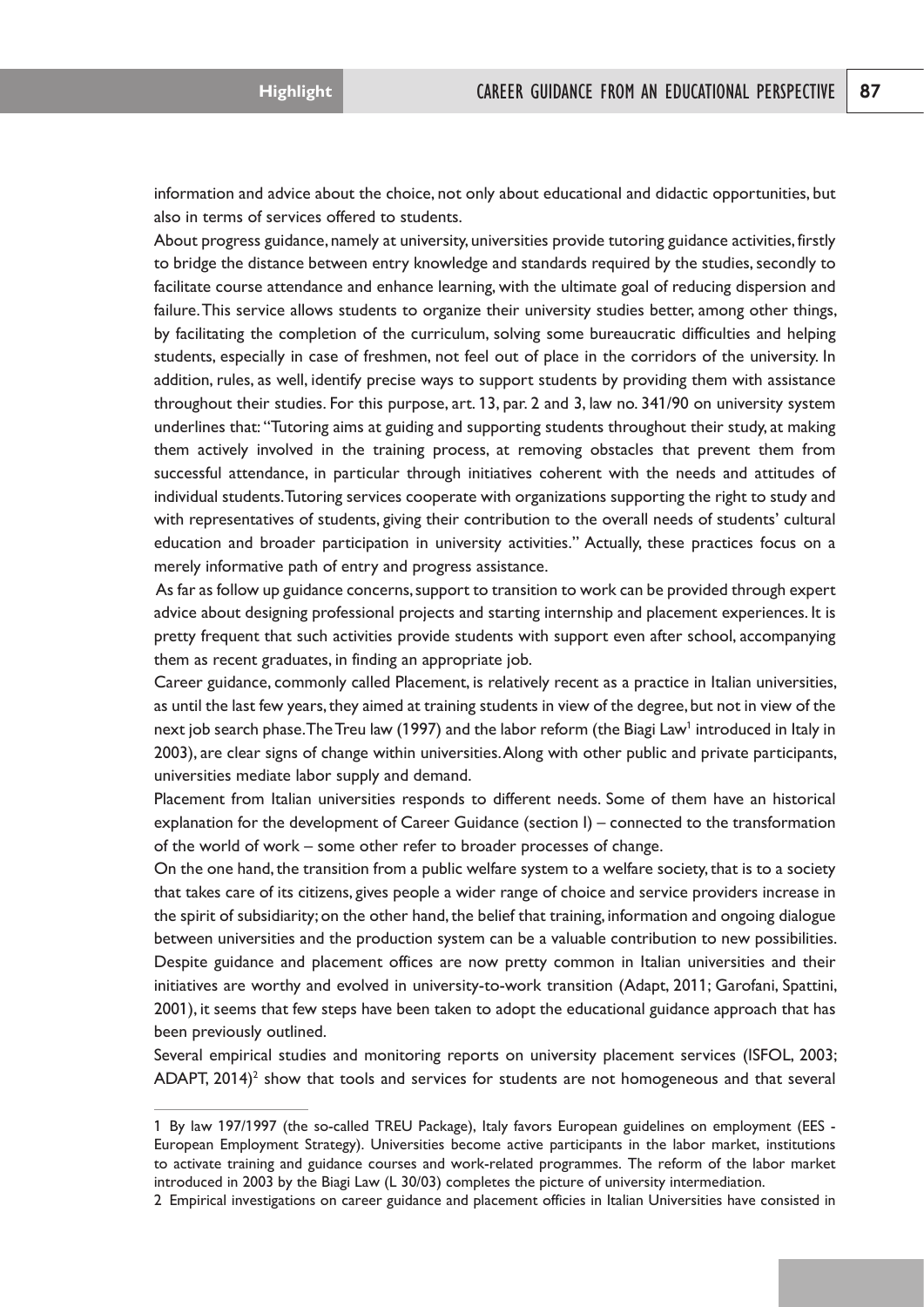practices are completely ineffective from the employment point of view (ADAPT, 2014).

In cataloging different surveyed activities, it is possible to identify: preliminary general interviews; advice and assistance in drafting a curriculum vitae, in processing a career plan and in finding out tools for active job search; CV database management; management of online boards of company announcements; matching between companies staff research and students and graduates profiles; arrangement of company visits, career days, job corner (company information stands), company presentations; provision and administrative management of internships.

These services are entirely carried out by only few Italian universities that have considerable experience in this field (universities in Lombardy and Lazio are the most efficient and complete), as universities often carry out only some of the activities and services above-described. In addition, they are made in different ways depending on the internal organization of each university.

The analysis of the information gathered - configuration of offices logistics and the nature of services – has showed the mission and the approach behind each single choice made by universities. In particular, some contexts revealed an integration between guidance and placement activities, where University/company matching is meant as a continuing process, not limited to the moment of labor market entry. Other universities instead show a more traditional approach, that operates at faculty level without central coordination. However, the concept of placement is still limited to the logic of the intersection between company research and students' or graduates' curricula.

The process of integration with the world of work, aimed at a direct and continuing dialogue with local institutions, has not been carried out yet, so that an essential aspect of guidance goes missing. In some relevant cases, like Milan and Rome, Placement service provides targeted professional assistance but it remains a practice carried out as the degree approaches.

Thus, Placement service, even if it seems to be efficient, is a guidance practice aimed at providing employment. So a kind of assistance and information that takes place at the time of choosing.

In brief, the guidance model that has developed in Italy, shows a preliminary problematic aspect: the three types of guidance do not assure continuity and integration that guidance itself should provide to ensure individuals' development and growth (Callini, 1997).

We had the possibility to realize that career guidance is an educational moment with a double value: on the one hand, it fosters the harmonization of the relationships between educational systems and world of work; on the other hand, it promotes interventions and services aimed at supporting individuals' professional and personal project (Perucca, 2005) There is no doubt that in order to face the mutability of work market and the need of flexibility that often results in phenomena of job insecurity, it is necessary to turn to adequate forms of protection and to reinforce people's ability to interpret changes as opportunities (Savickas, 2005) $^3$ , making them critical and providing them with

mapping offices through access to universities and single faculties websites. In this way, information related to career guidance and placement activities, as well as news about contacts and locations, has been collected. Then, it has been transferred to the interactive map of university placement (www.adapttech.it/placement)

3 In the Information Age, according to Savickas, personal proactivity and professional adaptability are more and more requested; namely, the combination of attitudes and skills that have to do with one's personal inclination to plan one's own professional future and the tendency to be adaptable to accidents and unexpected requests. A flexible individual is able to modify a series of personal characteristics: competences, skills, attitudes, and behavior on the purpose of meeting (and perhaps of predicting) requests deriving from the context he/she is in. Flexibility is mainly determined by individual differences, so guidance follows the way of providing, in a never ending process starting from School, opportunities to achieve guidance competences useful to plan one's own future according to realistic goals. Thus, it is necessary to underline the strategic relevance of guidance from an educational perspective. Guidance might foster the development of proactive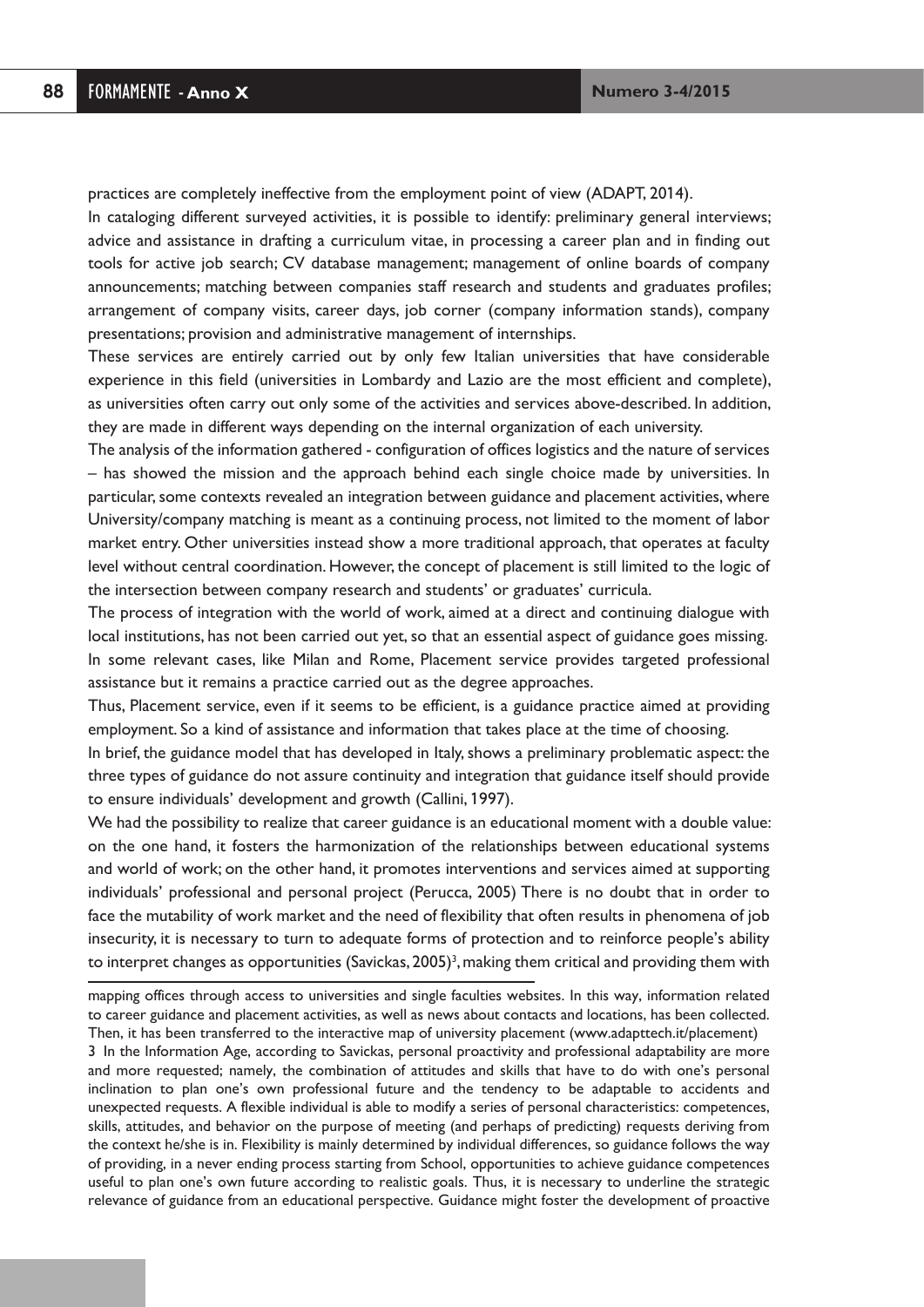self-assessment competences. Finally, in the field of career guidance, technological developments have great relevance since they are revolutionizing work market.We cannot ignore the fact that nowadays, global innovation is also digital: not only are technological instruments changing, but jobs are too. Not only do the ways of communication change, but also the way we modify the environment around us, starting with investments and ending with career guidance. Therefore, how can this new approach be well accepted within structures, like schools and universities, that are used to basing their principles of identity and their organization on teaching dimension and logics and on completely formal learning that depends on teaching?

## **Some considerations**

This question is quite controversial and in order to have a clearer idea, it is fair enough to mention three provisions implemented in Italy over the last four years:

- 1. Agreement between Government, Regional and local authorities concerning the definition of the national system on lifelong guidance, file number 152 / CU – December 20, 2012.
- 2. Agreement between Government, Regional and local authorities on the document providing the definition of the national guidelines on lifelong guidance drafted by the Inter-institutional Group provided for in art. 4 of the Agreement on the definition of the national system lifelong guidance, October 20, 2012, file number 136 / CU – December 5, 2013.
- 3. Ministry of Education national guidelines for lifelong guidance February 19, 2014.

In particular, point 1 refers to the 2012 Agreement that, in accordance with Italian and European legislation, states that career guidance "might influence planning and employability of the individual and economic and social factors of change", "is an integral part of education, vocational training and employment" and "involves specific skills that could underpin the choices throughout all of life." In this regard, it is necessary to "support each individual to make informed choices" and to implement "a national strategy on guidance in order to overcome the fragmentation of interventions and policies carried out" by the entities in charge (schools, universities, local authorities, regions).

As far as point 2 is concerned, it refers to the 2013 Agreement and the "National Guidelines on guidance" that give universities, and educational institutions in general, a central role in creating integrated local systems relating to guidance.They also provide operational lines to develop good practices<sup>4</sup> such as:

- a. Guidance didactics: to promote the development of a proactive behavior in the individual (educational aspect).
- b. Career Information: to know and interpret the world of work.
- c. Accompaniment: to monitor and assist the individual during the transition or the process of choice.
- d. Career guidance counseling: to support people's planning through specific professional tools

attitudes in building educational and professional paths, and promote social inclusion, gender equality and active citizenship.

<sup>4</sup> The document identifies interventions and devices more responsive to people's needs.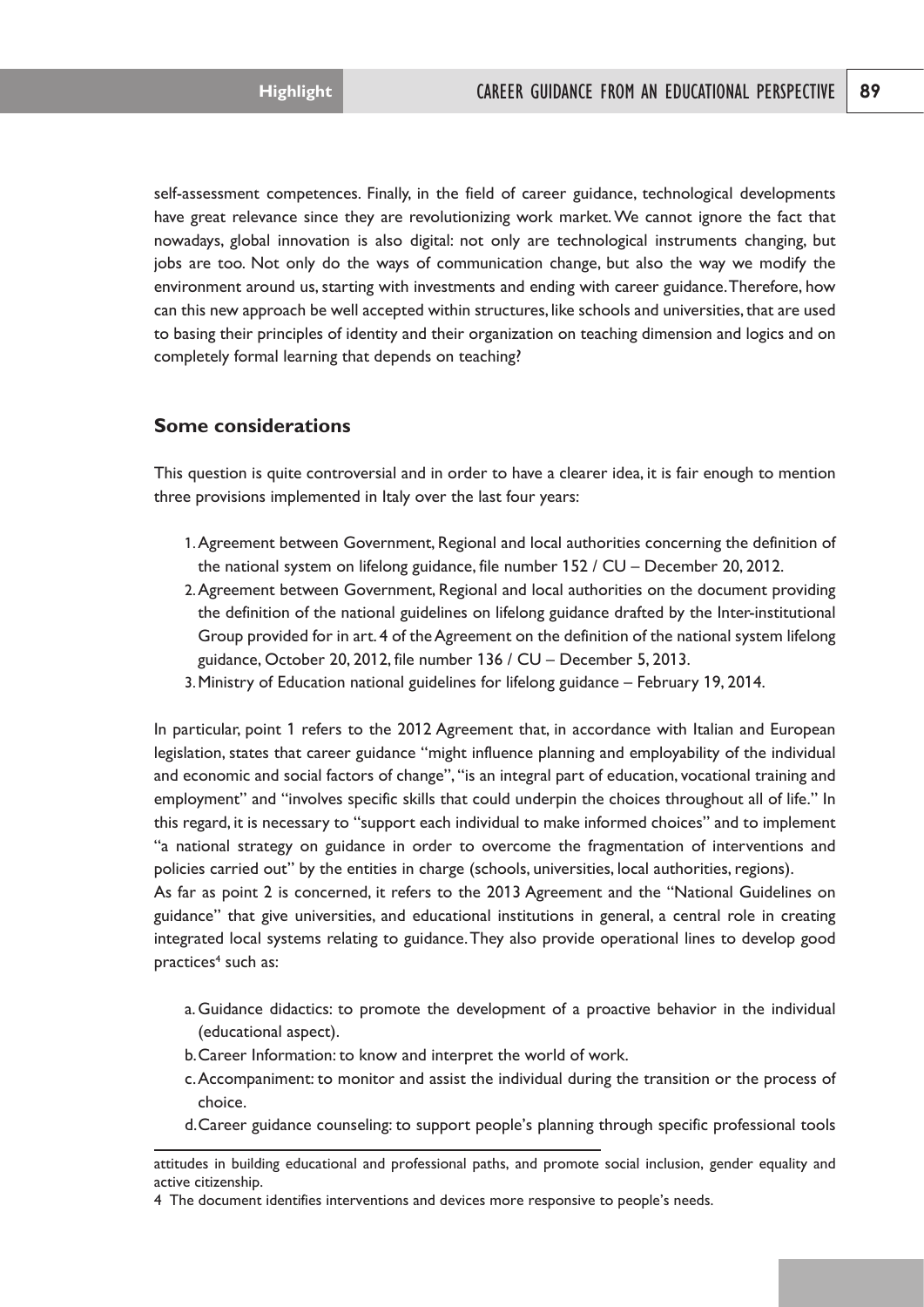such as Competence Assessment.

- e. System actions: to use different tools within a single project.
- f. Multilevel Governance: to "share decision-making processes" and strategies that "at both political-institutional and techno-operational levels" allow "integrated interventions of guidance".

As far as point 3 is concerned, namely Ministry of Education national guidelines for lifelong guidance, they represent a further advance on 2013 guidelines within the school system; they present relevant observations which, here, we cannot mention that only few key points starting from the consideration that they are on the one hand in the continuity of the previous legislation, and on the other hand characterized by several crucial steps forward and well aware of the "centrality of the school system.As a matter of fact, school is conceived as a unique place where young people acquire and enhance their basic and transversal skills that are necessary for developing their own identity, autonomy, decision making and planning.Without this 'core' of skills, it is difficult to think of successfully implement later processes of transition, consulting, professionalization, change and further learning".

As we have examined during this discussion, although not exhaustively due to space limitations, these measures are in the rearguard of legislative processes launched during the last twenty years. It means that attention to them is constant and that the issue pertaining guidance is yet to develop in practice.

From the theoretical references we have examined, career guidance is given an educational role in developing individual autonomy and simultaneously in facilitating paths towards work integration. But, in contrast with a well-articulated and scientifically well established regulatory framework (Pombeni, 1990; Grimaldi, 2002) with detailed references to the practices to develop in terms of career guidance (as the abovementioned indications have highlighted), no integrated operating model effectively supports students or graduates in the process of employment integration making a contribution to the growth of people in training.

Today, basically all Italian universities can provide informative services (operational line b) and in some exemplary cases effective career counseling services, such as Rome and Milan (operational lines c) and d). It is not easy to identify good system actions (operational line e) and effective multilevel governance (operational line f).The relationship and the interaction with the world of work is ensured through provisions of internship, career days and/or company meetings but not through an open dialogue with the local entrepreneurial fabric. In addition, the educational aspect of career guidance is never take into account in monitoring and assessing placement services (ADAPT, 2011; Garofano, Spattini, 2011).

At this point, this paper aims at providing an operational interpretation of guidance, starting from some personal and direct considerations I could make as a teacher and guidance coordinator, since I held those positions for about 10 years at the Faculty of Sociology, University of Rome La Sapienza. My first consideration refers to students' mindset and their choice of studies<sup>5</sup> (Campanella, 2005;

<sup>5</sup> This consideration results from direct confrontation with hundreds of students of Social Sciences during career guidance activities and on occasion of monitoring and assessing surveys I carried out for the career guidance service and for my doctoral thesis (years 2007-2011). In particular, we could analyze over the years, about 3000 cases (students and graduates of the faculty of Sociology, in different courses) that allowed us to develop some *focus group* (1000 cases in all) and to carry out individual interview about career guidance.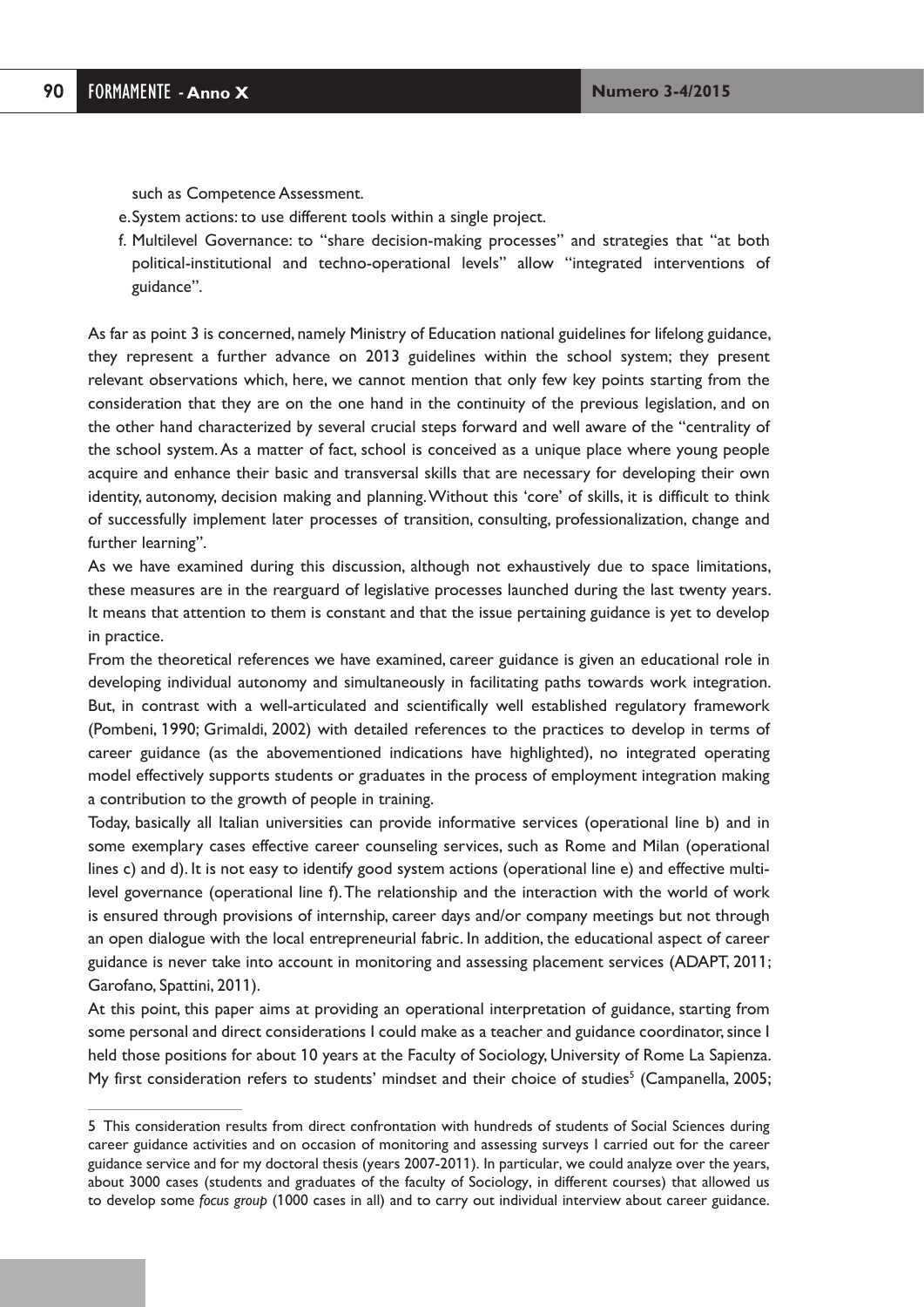2011). In most cases, students' choice (at least, for those students that are interested in social disciplines) is not work-related.They make their decision according to their own educational desires and preferences,or according to their personal tastes ("I chose sociology because I was interested in social sciences in general"). Professional achievement comes into play when students are completing their studies or are getting their degree. On few occasions, later work integration is linked to the internship experience.And in any case, students start thinking about their own employability once they have chosen their course of study.

My second observation concerns the way instructors and administrative staff conceive career guidance within universities and courses of study. Career guidance has no connection with education and training. It seems to be on the side of academic courses, often centrally coordinated by universities, and in most cases managed by the administrative staff (non-teaching employees). Despite interventions on policy and reforms of education system, career guidance is kept at an informative level or at an advising level during the choice.

My third and final consideration refers to the attention paid to guidance didactics (or in other more common terms active learning/teaching).There are no specific studies on the development of guidance didactics within academic courses. Its importance is prominent in literature on secondary schools educational sector (Amoretti, 2005; Girotti, 2006; Mura, 2005; Zanniello, 2014), but there is no doubt about its importance within academic courses.When we talk about guidance didactics, we explicitly refer to the general theory of training guidance (see second paragraph). It is necessary to consider all those intentional actions aimed at developing a mindset, a guidance method, to build and enhance general guidance competences. In other words, all those interventions aimed at providing students with analytical skill that allow them to make responsible choices and to develop medium and long-term plans (Amoretti, 2005; Sangiorgi, 2005; Marostica, 2006).

This third consideration could be connected to the first one.As literature of reference argues, in fact, students' passive attitude, or anyway an approach that is scarcely pro-active regarding choices or paths of employment integration, might depend on a passive and non-participatory learning, that does not allow students to gain guidance skills necessary to foster their path of choice.

The operational proposal that I shall define below, cannot and will not be able to be considered unless the teaching staff (or those leading the teaching staff) is sensitive to these issues, maybe as they ignore them or simply because they do not think they are relevant to the purpose of students' educational success.

## **A model of integrated guidance: a practical proposal**

In theoretical perspective, if guidance is not episodic over a lifetime, but, on the contrary, is a life-long continuum, the guidance process has to find its place within students' studies.Thus, career guidance should not be managed by non-teaching staff but should be integrated to the studies.The model assumption is then envisaged from a local point of view within university studies and universities have to monitor career guidance carried out by Faculties and/or by single degree programs.An office, devoted to planning, sets annual curricular and extracurricular activities (integrated guidance center - see Figure 1) in relation to students' training needs. From this perspective, it is possible to ensure a

About 170 students completed a questionnaire on effectiveness and evaluation of guidance practices and work experiences. The collected results and considerations are the outcomes of a professional experience in direct contact with students and of the use of 'participant observation' as a method of study and analysis.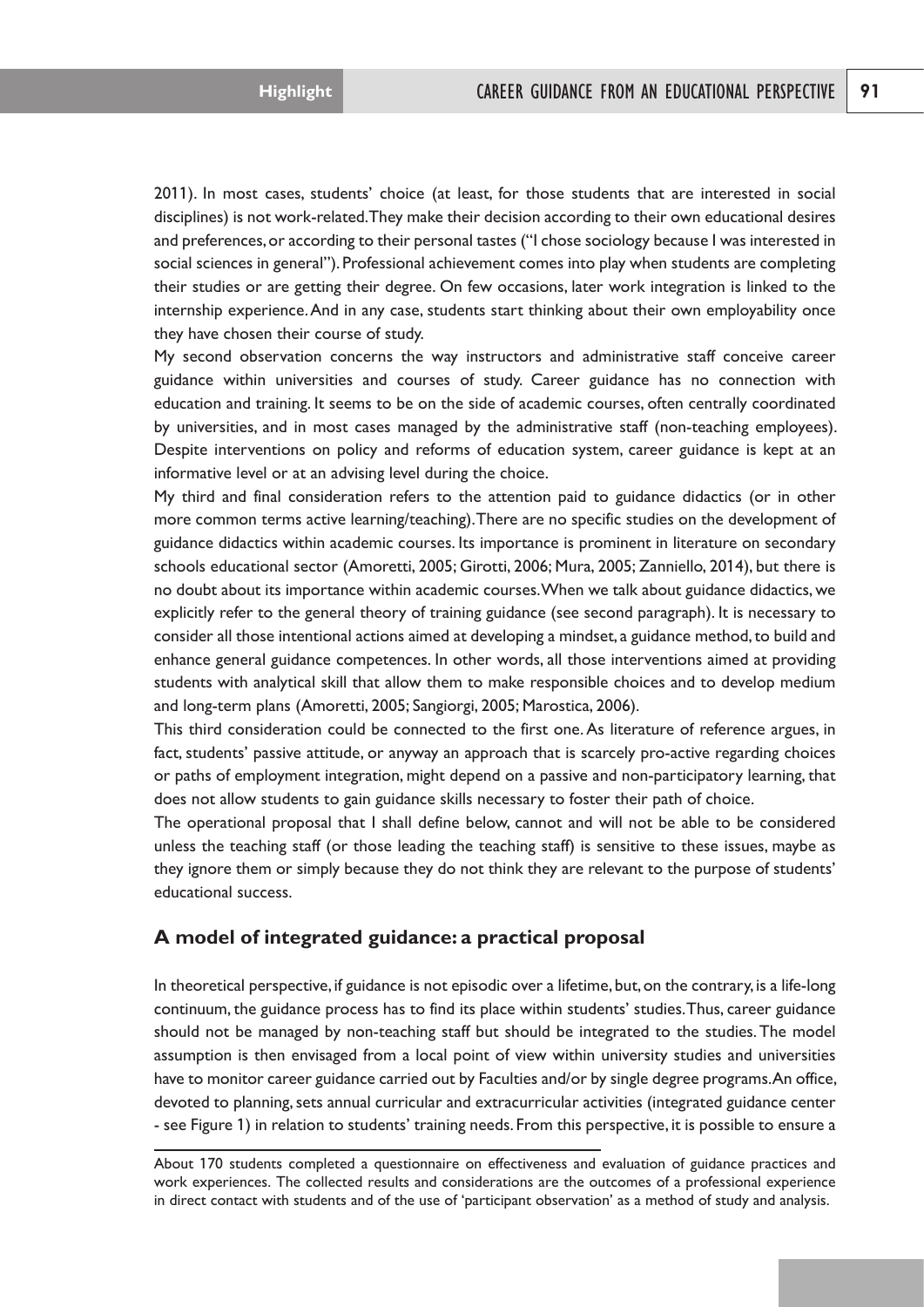kind of participatory learning where students can better understand their choice. During university enrollment, interviews and students/instructors discussions are crucial to define educational areas to explore during the academic year.A database and an entry questionnaire should ensure information collection and analysis over time, also in view of an overall assessment of the degree program in general.Traditional academic teaching would be implemented by a vocational training course (see Figure 1) defined according to students' study and research needs. Workshops, career seminars, and curricular internships should be designed on the base of a continuing and participated dialogue between students, instructors and participants from the world of work (company professionals and training tutors). Sharing teaching among institutional and professional participants ensures the acquisition of specific skills and techniques connected to the world of work and would increase students' awareness of their educational choices in advance of degree.



Figure 1. Model of integrated guidance for degree courses

One of the most relevant features of exit guidance is the active involvement of external agencies to implement educational curricular internships related to degree programs. It is a fairly common practice in Italy (Almalaurea, 2011).As a matter of fact, Italian placement offices (see third paragraph) provide internship opportunities, more or less homogeneously, and organize career exhibitions quite frequently.Yet, these activities often have no connections with the degree programs, just because they are managed from a central position and not directly from a degree programs level.This service can be ensured in quantitative terms (according to the amount of events that universities can guarantee) but not in qualitative terms (according to students' specific needs). Integrated guidance and teaching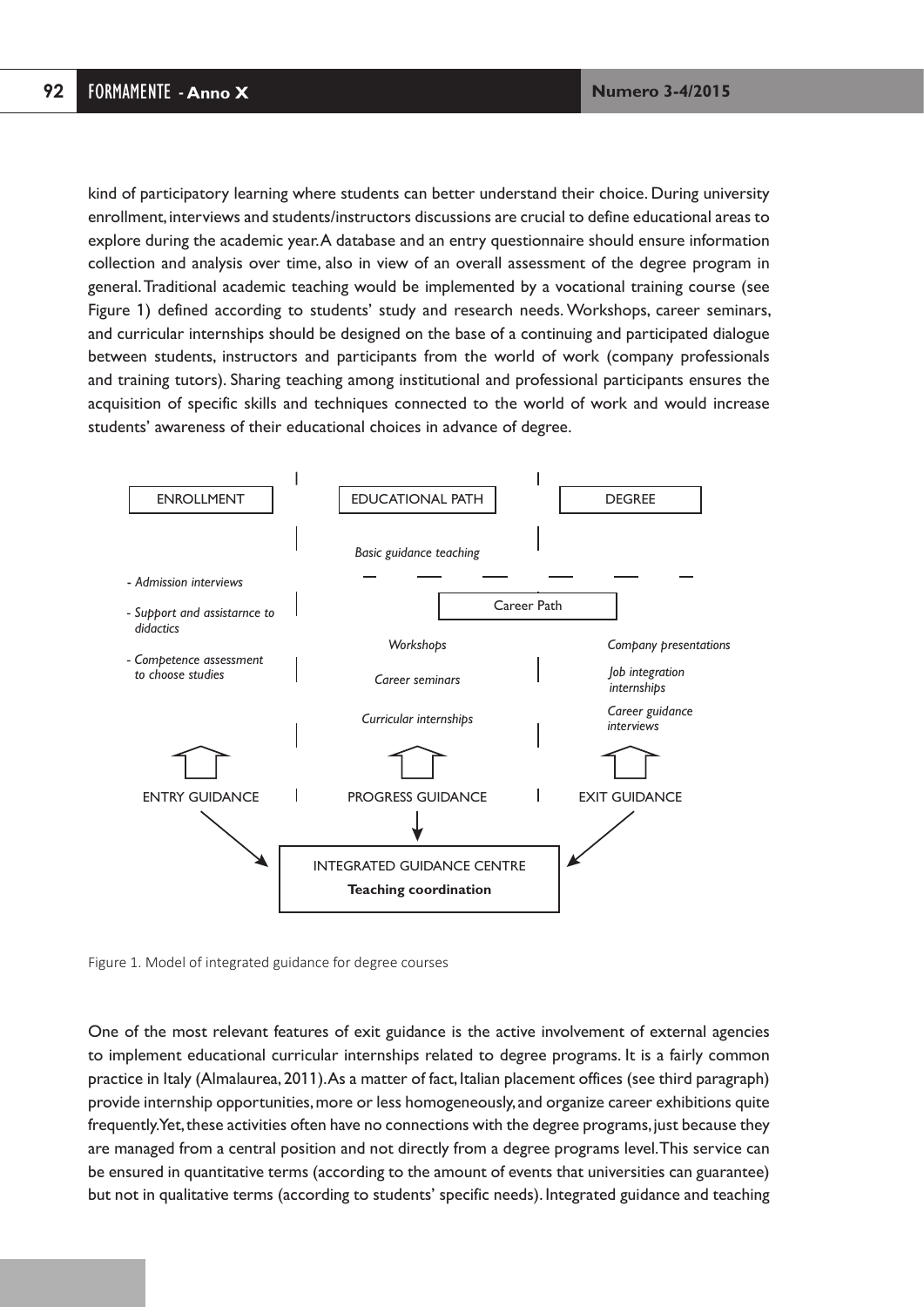programming center should integrate students' interests and educational needs and techniques of the world of work from a mutual learning perspective.

## **Conclusions**

This work is part of theoretical considerations on educational/training guidance, that is a field of multidisciplinary and multi-purpose analysis. Dealing with this subject means providing it with a broad and complex framework.We have not been able to be exhaustive within this paper but we have tried to stress, in practical terms, the importance of the educational dimension in academic practices.

In an ever-changing socio-political context like the current one, guidance is now more than ever a challenge for education and the climax of every educational and training process, but also a strategic element to coordinate employment and social policy. A method to tackle current crucial issues annot be only notional, but has to take into account the individual as a whole, by promoting his/her passions, feelings and creativity. Solving problems is important, but even more important is being able to identify problems which are worth spending energies. I believe this observation might be a good starting point to enter the questions we have posed in our analysis.Guidance speaks the language of socialization by focusing - at least theoretically - on self-discovery, on the ability to relate to others, on the acquisition of planning competencies, on the development of responsibility and self-efficacy, on the promotion of one's own knowledge and skills, on the ability to understand and interact with the environment, on the ability to use personal resources to handle life's challenges.These elements are undoubtedly significant in personal development and then might support the acquisition of specific skills in other areas, such as the professional one, and certainly help individuals also during transition from school to work.Throughout this process, Universities have a fundamental role.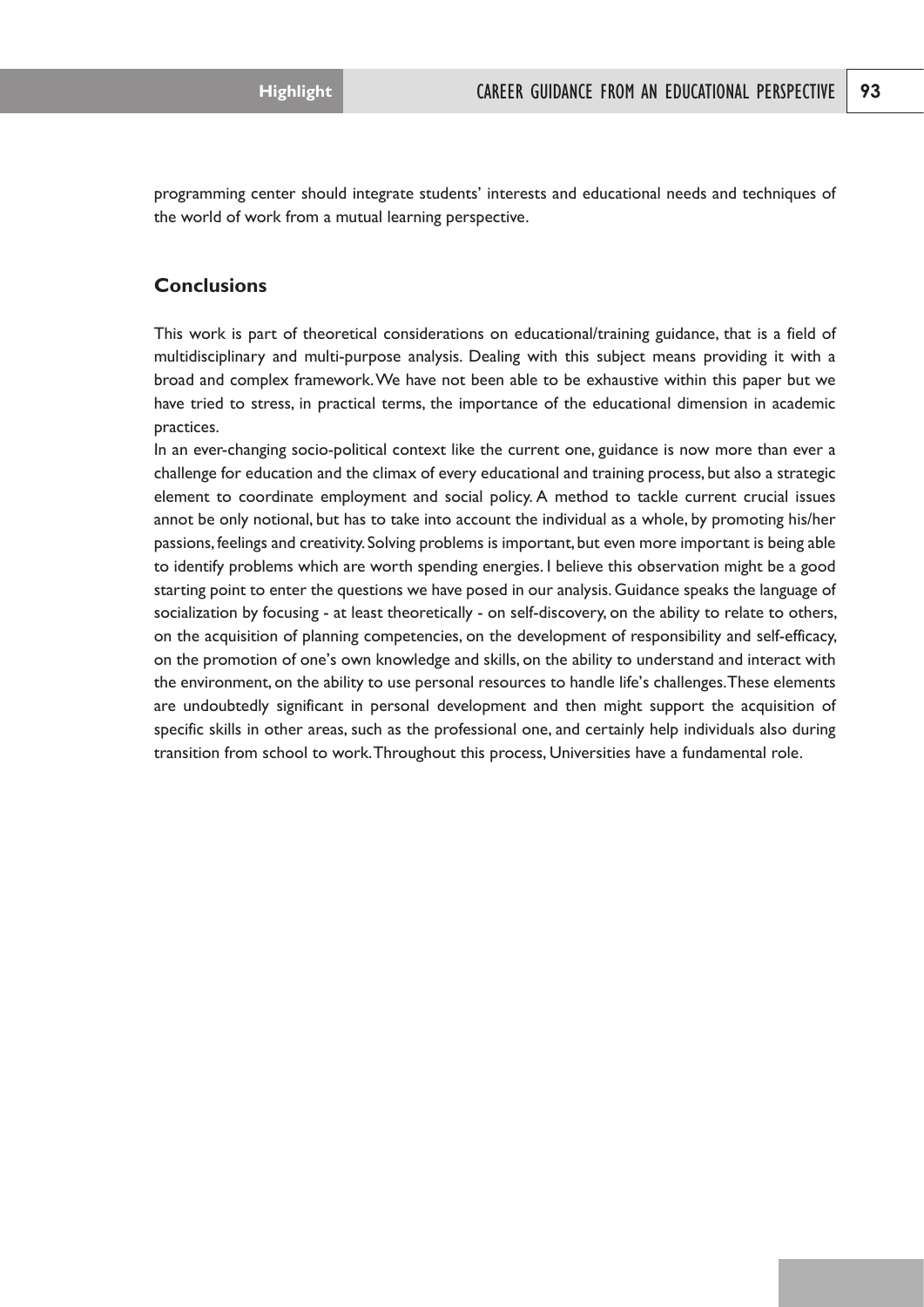#### **References**

ADAPT (2014), *Annuario del lavoro LABOUR STUDIES*, e-Book series n. 35 http://moodle.adaptland.it/pluginfile.php/20406/mod\_resource/content/7/ebook\_vol\_35.pdf

ADAPT (2011), *Le opportunità occupazionali dei giovani: il ruolo del placement universitario*. Rapporto di ricerca

http://www.bollettinoadapt.it/old/files/document/13321ric\_bellisario\_2.pdf

ALMALAUREA (2011), *XII Profilo dei laureati italiani. L'istruzione universitaria nell'ultimo decennio. All'esordio della European Higher Education Area*, Bologna, Il Mulino

Amoretti Guido, Rania Nadia (2005), *L'orientamento: teorie, strumenti e metodi*, Roma, Carocci

Callini Daniele (1997), *Tra identità e lavoro: i sentieri dell'orientamento in una società complessa*, Milano, FrancoAngeli

Campanella Giovanna (2012), *La ricerca del lavoro: problema di costi e di rigidità del mercato? Uno studio di caso sui tirocini di formazione e orientamento*, "Argomenti", n. 36, Milano, Franco Angeli

Campanella Giovanna (2011), *La ricerca del lavoro da parte dei giovani: il caso del programma Formazione e Innovazione per l'Occupazione*. Doctoral Thesis

Campanella Giovanna (2005), *Tirocini di formazione e orientamento. Il caso degli studenti della Facoltà di Sociologia di Roma*. Laurea Thesis

Commission of the European Communities (2003), *Investing efficiently in education and training: an imperative for Europe*, Bruxelles, Commission of the European Communities

Di Nubila Renato (1990), *Impariamo ad Orientare*, Rimini, Maggioli

Di Nuovo Santo (Ed.) (1999), *Percorsi di orientamento educativo*, Troina, Oasi Editrice

Garofano Tania, Spattini Silvia (2011), *Il ruolo del placement universitario nella transizione dei giovani al lavoro*, "Bollettino ADAPT", 20 June http://www.bollettinoadapt.it/old/files/document/13318garofano\_spattin.pdf

Girotti Luca (2006), *Progettarsi. L'orientamento come compito educativo permanente*, Milano, Vita e Pensiero

Grimaldi Anna (2003), *Repertorio bibliografico nazionale sull'orientamento*, Milano, Franco Angeli

Grimaldi Anna (2003 b), *L'orientamento in Europa. Alcune esperienze significative*, Milano, Franco Angeli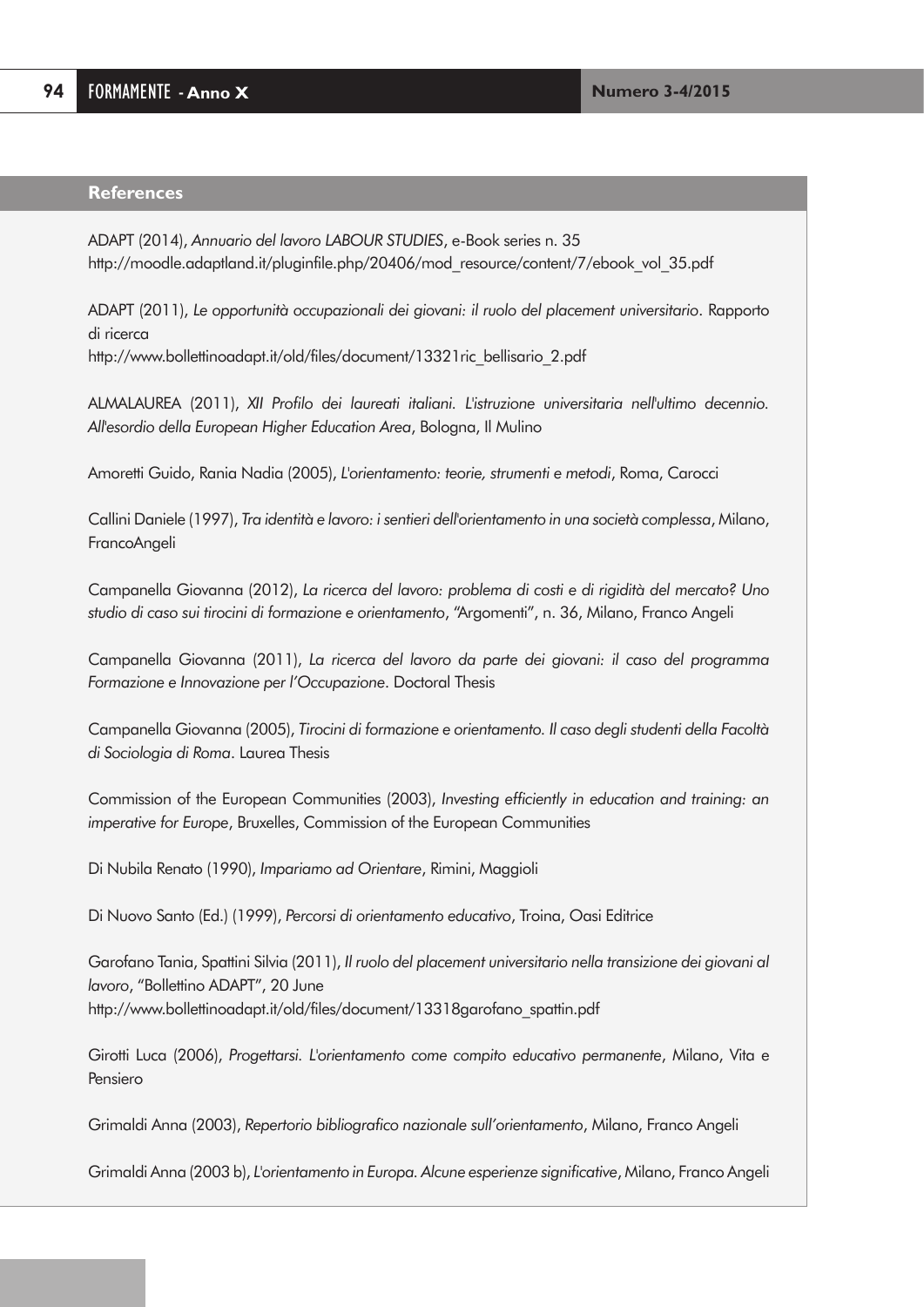Grimaldi Anna (2002), *Orientare l'orientamento: modelli, strumenti ed esperienze a confronto*, Milano, Isfol-Franco Angeli

ISFOL (2003), *L'orientamento a scuola: quale ruolo per l'insegnamento*, Milano, Franco Angeli

ISFOL (2003 b), *Orientare l'orientamento. Modelli, strumenti ed esperienze a confronto*, Milano, Franco Angeli

ISFOL (2003 c), *Maturare per orientarsi. Viaggio nel mondo dell'orientamento formativo*, Milano, Franco Angeli

Marostica Flavia (2006), *Le abilità fondamentali nella società contemporanea. Didattica orientativa/ orientante o orientamento formativo* http://www.orientamentoirreer.it

Mura Antonello (2005), *L'orientamento formativo. Questioni storico-tematiche, problemi educativi e prospettive pedagogico-didattiche*, Milano, Franco Angeli

Nota Laura (1999), *Typologies of deciders, assertiveness, and quality of life in individuals about to choose a university faculty*, in *Orientamento precoce alla scelta universitaria*, Padova, Cleup, pp. 105-130

Perucca Angela (2005), *Career counseling and guidance: a systemic approach*, in *Career counseling and the global labor market*, p. 328

Petruccelli Filippo (2005), *Psicologia dell'orientamento. Ambiti teorici e campi applicativi*, Milano, Franco Angeli

Maria Luisa Pombeni (1990), *L'orientamento scolastico e professionale*, Bologna, il Mulino,

Sangiorgi Giorgio (2005), *L' orientamento. Teorie, strumenti, pratiche professionali*, Roma, Carocci

Savickas Mark L. (2005), *Career Construction Theory and Practice,* in Steven D. Brown, Robert W. Lent (Eds), *Career development and counseling: Putting theory and research to work*, pp. 147-186.

Soresi Salvatore (2000), *La personalizzazione dell'attività di orientamento*, in Salvatore Soresi (Ed.), *Orientamenti per l'orientamento*, Milano, Giunti, pp. 22-28

Super Donald E. (1969), *Vocational development theory: Persons, positions and processes*, "The Couseling Psychologist", n. 1, pp. 2-14

Super Donald E. (1953), *A theory of vocational development*, "American Psychologist", V. 8, n. 5, pp. 185-190